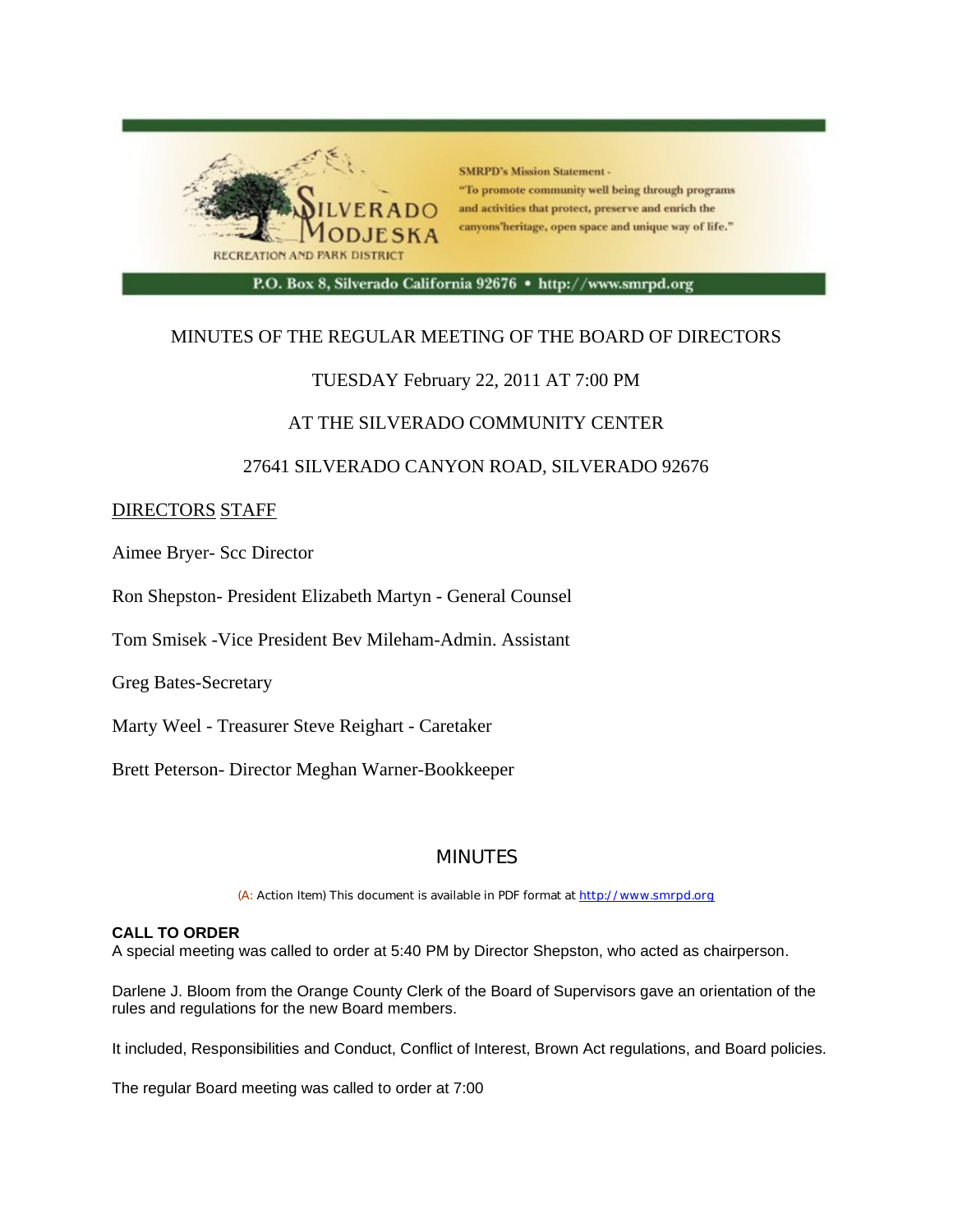#### **ROLL CALL**

Directors, Shepston, Smisek, and Bates, Caretaker Steve Reighart, Silverado Children's Center Aimee Bryer, and Admin. Assist. Mileham

#### **PUBLIC ATTENDANCE**

Linda May, Bob Hunt, Hank Rodgers, Jean Chapman, Jim Fainer, Mike Colgan, Corey Schlom, Judy T. Myers, Mary Schreiber, Roger Rohm

### **PUBLIC AND BOARD INPUT ON NON-AGENDIZED ITEMS**

There was no public or Board input.

### **CONSENT CALENDAR**

**1ST ACTION: Director Smisek made a motion to approve and file the Minutes of January 25, 2011 Board Meeting and correspondence. Director Bates seconded. Unanimously approved.**

#### **PAYMENT OF DISTRICT BILLS**

**2ND ACTION: Director Bates made a motion to approve payment of Transmittal 02-22A for Directors compensation, \$250 total, Director Smisek seconded. Unanimously approved.**

**3rd ACTION Director Smisek made a motion to approve payment of Transmittal 02-22B, District Bills, \$2,475.00 total. Director Bates seconded. Unanimously approved.**

**4th ACTION Director Bates made a motion to approve payment of Transmittal 02-22C, Utility Bills and Reimbursements, \$1,715.44 total. Director Smisek seconded. Unanimously approved.** 

#### **RESOLUTION 022211-1**

**5th ACTION Director Smisek made a motion to approve Resolution 022211-1. The designation of applicant's agent Resolution for non-state agencies. Director Bates seconded. Unanimously approved.**

**The Board discussed an ICL Gateway Issues Committee Letter that asked if SMRPD would consider partnering with them.**

**6th ACTION Director Smisik made a motion to sign on with the ICL Gateway Committee. Director Bates seconded. Unanimously approved.**

### **CHILDRENS CENTER DIRECTORS REPORT**

Director Aimee Bryer gave the Directors the Children's Center financials to review. Ms Bryer thanked the Board for visiting the Children's Center and said she appreciated their support.

There are a lot of new plans coming up, Open House March 11<sup>th</sup>, a Swap Meet, Parents night out school age sleepover, and Chili Cookoff.